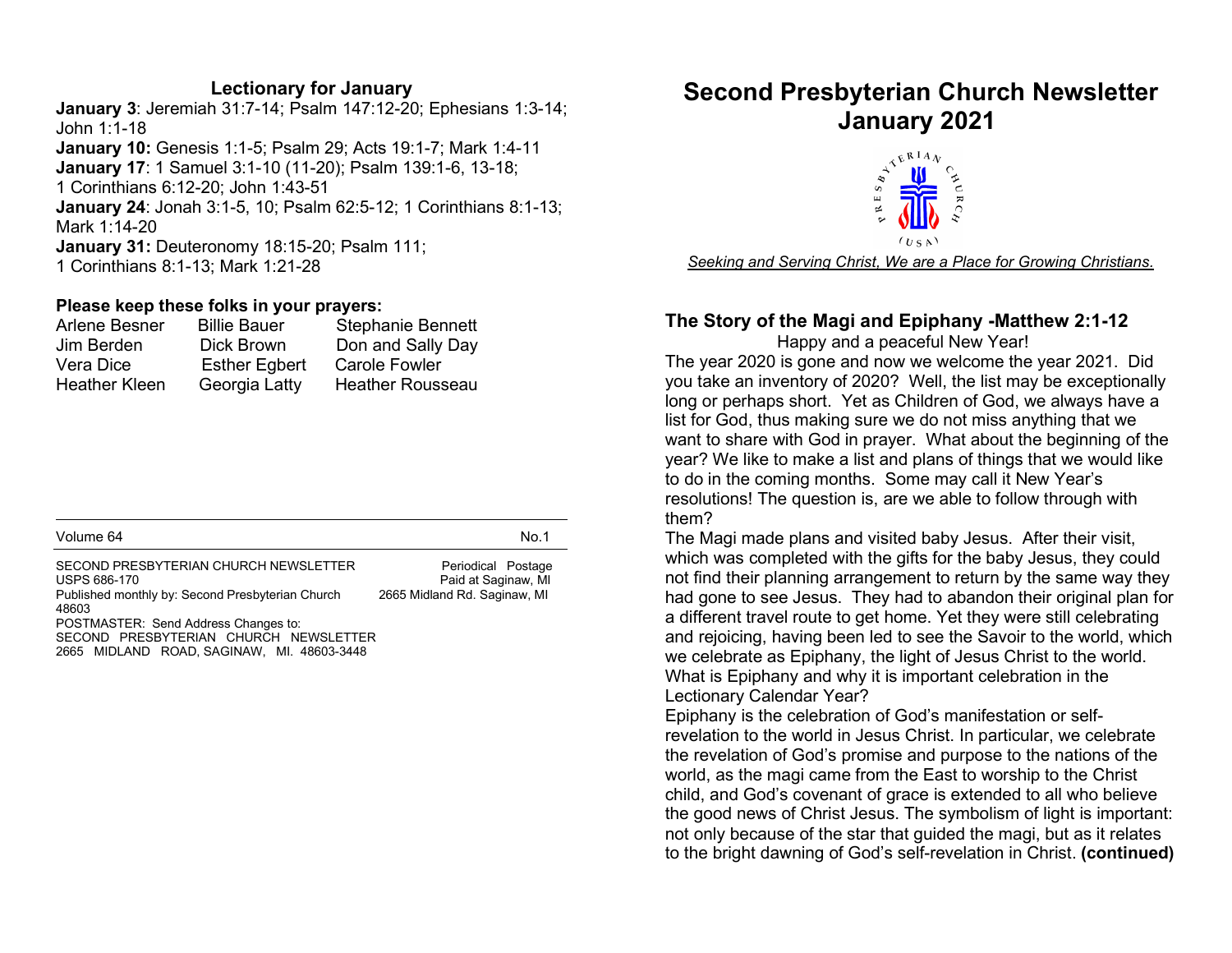#### The word "epiphany" (from the

Greek epiphaneia or theophaneia) means "appearance" or "manifestation" of God, and has roots in the word for sunrise or dawn. In ancient times, an epiphany meant either a visible manifestation of a god or the solemn visit of a ruler venerated as a god. An excerpt from the Companion to the Book of Common Worship (Geneva Press, 2003, 94-95)

As we celebrate the Season of Epiphany and rejoicing in the light that came out of darkness and the Savior to the world in Jesus Christ, to be witnesses to God's true light. God in flesh leads us forth to show and tell of Christ as God's gift of grace and salvation for all persons. Some call this ongoing epiphany the work of Christmas.

Even in times of like these we can rejoice knowing that the endless light still leads. Christmas and Epiphany time is that Christ comes again and again into our lives with hope. Although 2020 has been a very difficult year, and each of you has shared something about the isolation and the stress. I see Christ's light and great hope in the development and distribution of vaccines. May we find great comfort in traveling through these trying days with such a committed congregation. The Shepherds and the Magi brought the gifts of worship and adoration to Jesus. You have brought the gift of community and support to each other. In setting our eyes on the possibility of worshiping together Indoor. Hopefully the pandemic numbers will be heading down soon, as the days grow lighter and brighter.

Prayer: God of endless light, you sent a star— rising from darkness, guiding seekers and sages, overwhelming us with joy. Let the splendor of your dawning light grow in us and in all the world until the whole creation shines with your glory; through Jesus Christ our light. (Matthew 2:1-12)

In Christ light of Peace,

Peace and Blessings in the New Year!

Pastor Philomena

### 2<sup>nd</sup> at Second Lectionary Bible Study

We will begin to examine the lectionary at 11:00 a.m. Sunday January 10<sup>th</sup>. We will gather online for fellowship. Bible study on Sunday Scriptures, and prayer. This will continue to be a great way to deepen friendships and faith. Please join us, there is no commitment or homework. If you'd like to join in for some light conversation and have a chance to study the Sunday Lectionary, simply follow this link. The same link each week. The meetings begin around 11:00 each Sunday. It will be great to "see" you! Topic: Second @ 2nd Sunday Bible Study Time: This is a recurring meeting Meet anytime

Join Zoom Meeting

https://us02web.zoom.us/j/8198599266?pwd=WFJoYklyYlpEa3FtT 1VYUldoeHBjdz09

Meeting ID: 819 859 9266

Passcode: 2665

One tap mobile

+13017158592,,8198599266#,,,,\*2665# US (Washington D.C)

+13126266799,,8198599266#,,,,\*2665# US (Chicago)

Dial by your location

+1 301 715 8592 US (Washington D.C)

+1 312 626 6799 US (Chicago)

Meeting ID: 819 859 9266

Passcode: 2665

Find your local number: https://us02web.zoom.us/u/krXXYDTg0

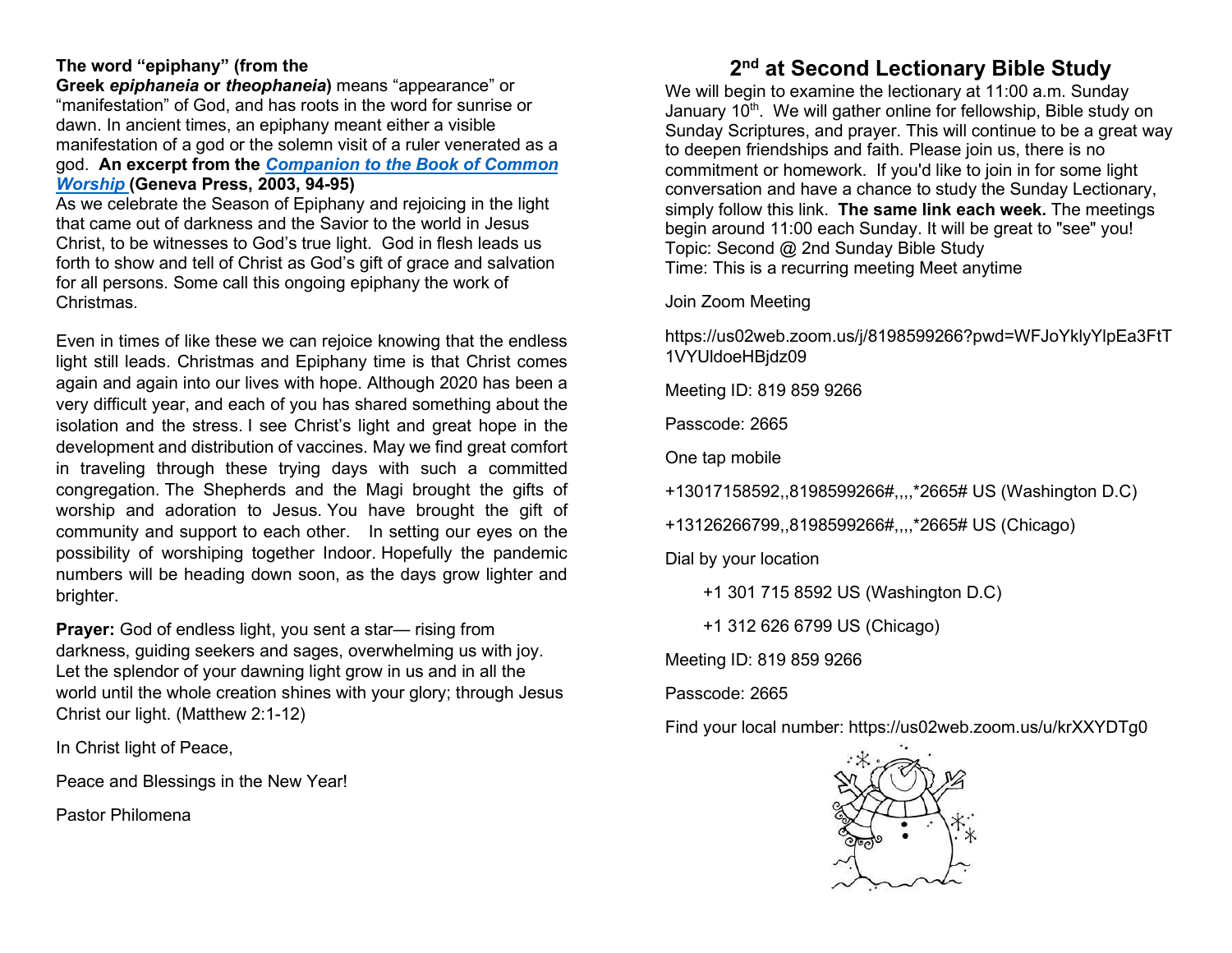## Thursday Fellowship

Beginning Thursday January 7, 2021 @ 10:15 a.m. and 7:00 p.m. join me for Fellowship and Prayer Via a ZOOM meeting. If you'd like to join in for some light conversation, Bible Study and Prayer, have a chance to see some familiar faces, simply send an email to secondpres@sbcglobal.net to request an invitation. We will then send you a link to the Zoom meeting. You only need to do this one time, and you can use the same link each week. It will be great to "see" you!

Second Presbyterian is inviting you to a scheduled Zoom meeting.

Topic: Thursday Fellowship and Bible Study at Second Presbyterian Time: Jan 7, 2021 10:15 AM Eastern Time (US and Canada)

Join Zoom Meeting

https://us02web.zoom.us/j/8198599266?pwd=WFJoYklyYlpEa3FtT 1VYUldoeHBjdz09 Meeting ID: 819 859 9266 Passcode: 2665 One tap mobile +13017158592,,8198599266#,,,,\*2665# US (Washington D.C) +13126266799,,8198599266#,,,,\*2665# US (Chicago) Dial by your location

+1 301 715 8592 US (Washington D.C)

+1 312 626 6799 US (Chicago

Find your local number: https://us02web.zoom.us/u/krXXYDTg0

## Per Capita Apportionment

At the beginning of each year our Per Capita Apportionment for ecclesiastical expenses comes due. Per Capita is part of being a Presbyterian and connecting to the Presbyterian Church as a whole; it is part of the glue that holds Presbyterians together The total 2021 per capita amount is \$8,311.64 for our church or \$28.76 per member (not per household). It goes to General Assembly, Synod of the Covenant and the Presbytery. If each member pays their Per Capita amount above their regular giving then pressure on our budget is reduced. Please mark Per Capita on your check or envelope.

# Keeping In Touch

During 2020 we increased our use of email communications and found this to be an efficient way of communicating with our church family. If you have an email address please ensure you are receiving our weekly email regarding church activities. Email is the quickest way to contact the congregation with last minute updates or changes. To be added to the email list please contact the church office at (989) 792-1023 or secondpres@sbcglobal.net.



## Music Notes

Happy New Year everyone!

It was a lot of fun putting on the Christmas Concert this year. I want to thank you all for the incredible generosity you have shown in donating to Operation Underground Railroad. Together, we raised over

\$2,500 to support their work protecting the most innocent! Great teamwork! "**MA** -Michael Wechter

#### Part Time Custodian Position Available 20-24 hours per week

Responsible for maintaining the congregation's building in good physical condition with a clean and neat appearance and be available for special events set-up and take-down. Primary Responsibilities and Duties:

- Weekly cleaning of all areas of the church
- Set up and take down tables and chairs as needed
- Simple maintenance and repair tasks as may be required
- Work as a team with other staff members
- Must be able to lift moderate amount of weight
- Full job description in office

This is a part time position 20-24 hours per week. Applications are available in the Church office.

# Mission Study

Mission Study of the church Survey has been sent by mail to you. Kindly take time to fill it out and return it the church ASAP in the stamped envelope provided or email it to

secondpres@sbcglobal.net. This is a necessary step in forming the Pastor Nominating Committee.